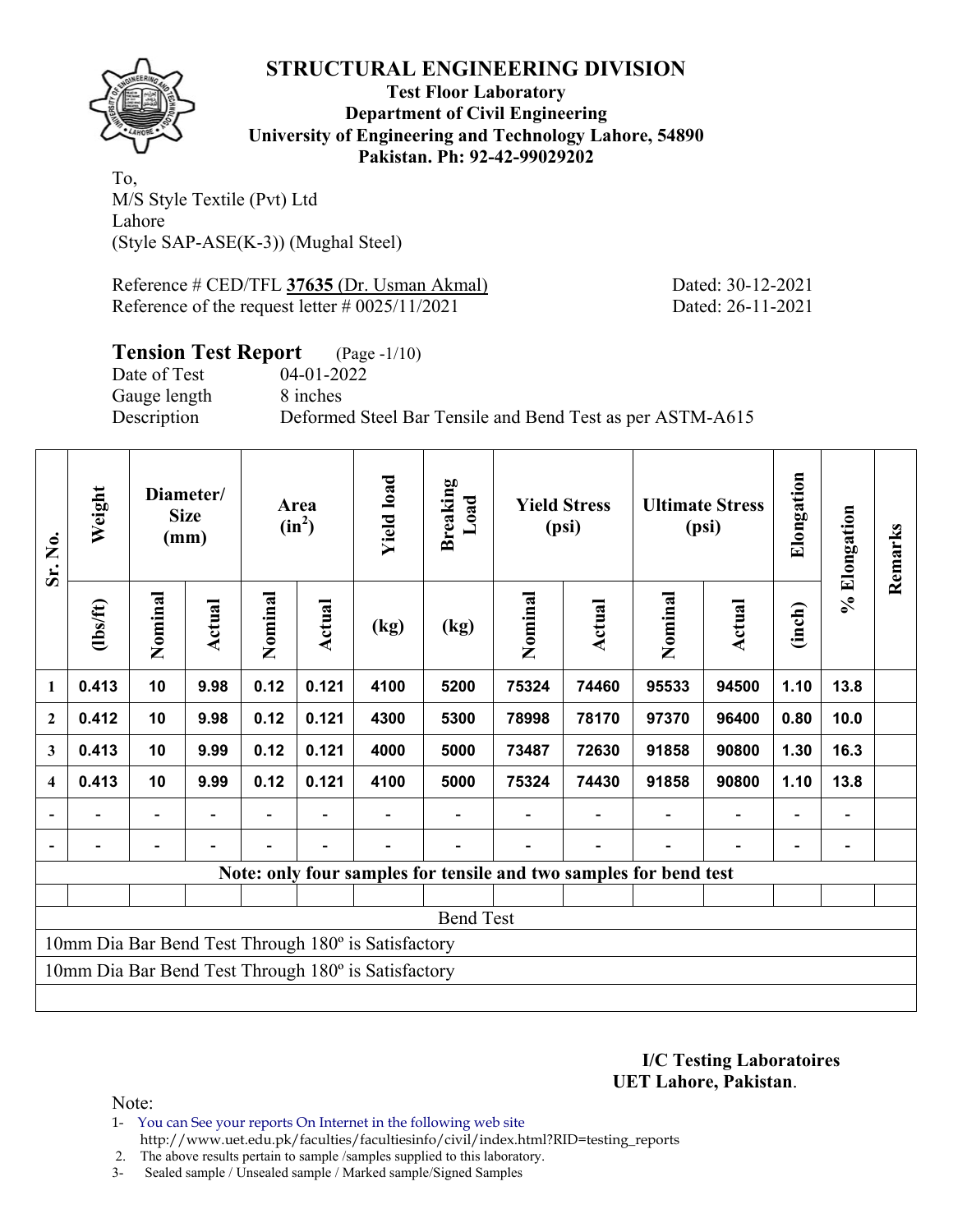

**Test Floor Laboratory Department of Civil Engineering University of Engineering and Technology Lahore, 54890 Pakistan. Ph: 92-42-99029202** 

To, M/S Style Textile (Pvt) Ltd Lahore (Style SAP-ASE(K-3)) (Mughal Steel)

Reference # CED/TFL **37635** (Dr. Usman Akmal) Dated: 30-12-2021 Reference of the request letter # 1013/12/2021 Dated: 07-12-2021

# **Tension Test Report** (Page -2/10) Date of Test 04-01-2022 Gauge length 8 inches Description Deformed Steel Bar Tensile and Bend Test as per ASTM-A615

| Sr. No.                  | Weight         |                          | Diameter/<br><b>Size</b><br>(mm) |         | Area<br>$(in^2)$ | <b>Yield load</b>                                   | <b>Breaking</b><br>Load                                           |         | <b>Yield Stress</b><br>(psi) |         | <b>Ultimate Stress</b><br>(psi) | Elongation               | % Elongation | Remarks |
|--------------------------|----------------|--------------------------|----------------------------------|---------|------------------|-----------------------------------------------------|-------------------------------------------------------------------|---------|------------------------------|---------|---------------------------------|--------------------------|--------------|---------|
|                          | $\frac{2}{10}$ | Nominal                  | Actual                           | Nominal | Actual           | (kg)                                                | (kg)                                                              | Nominal | Actual                       | Nominal | <b>Actual</b>                   | (inch)                   |              |         |
| $\mathbf{1}$             | 0.415          | 10                       | 10.01                            | 0.12    | 0.122            | 4200                                                | 5100                                                              | 77161   | 75930                        | 93696   | 92200                           | 1.00                     | 12.5         |         |
| $\mathbf{2}$             | 0.411          | 10                       | 9.96                             | 0.12    | 0.121            | 4100                                                | 5000                                                              | 75324   | 74760                        | 91858   | 91200                           | 1.20                     | 15.0         |         |
| 3                        | 0.418          | 10                       | 10.05                            | 0.12    | 0.123            | 4100                                                | 5100                                                              | 75324   | 73510                        | 93696   | 91500                           | 1.00                     | $12.5$       |         |
| $\overline{\mathbf{4}}$  | 0.417          | 10                       | 10.03                            | 0.12    | 0.123            | 4200                                                | 5100                                                              | 77161   | 75540                        | 93696   | 91800                           | 1.00                     | 12.5         |         |
|                          |                | $\overline{\phantom{0}}$ |                                  |         |                  |                                                     |                                                                   |         |                              |         |                                 | $\overline{\phantom{0}}$ |              |         |
| $\overline{\phantom{a}}$ |                | -                        |                                  |         |                  |                                                     |                                                                   |         |                              |         |                                 | $\overline{a}$           |              |         |
|                          |                |                          |                                  |         |                  |                                                     | Note: only four samples for tensile and two samples for bend test |         |                              |         |                                 |                          |              |         |
|                          |                |                          |                                  |         |                  |                                                     |                                                                   |         |                              |         |                                 |                          |              |         |
|                          |                |                          |                                  |         |                  |                                                     | <b>Bend Test</b>                                                  |         |                              |         |                                 |                          |              |         |
|                          |                |                          |                                  |         |                  | 10mm Dia Bar Bend Test Through 180° is Satisfactory |                                                                   |         |                              |         |                                 |                          |              |         |
|                          |                |                          |                                  |         |                  | 10mm Dia Bar Bend Test Through 180° is Satisfactory |                                                                   |         |                              |         |                                 |                          |              |         |
|                          |                |                          |                                  |         |                  |                                                     |                                                                   |         |                              |         |                                 |                          |              |         |

**I/C Testing Laboratoires UET Lahore, Pakistan**.

- 1- You can See your reports On Internet in the following web site http://www.uet.edu.pk/faculties/facultiesinfo/civil/index.html?RID=testing\_reports
- 2. The above results pertain to sample /samples supplied to this laboratory.
- 3- Sealed sample / Unsealed sample / Marked sample/Signed Samples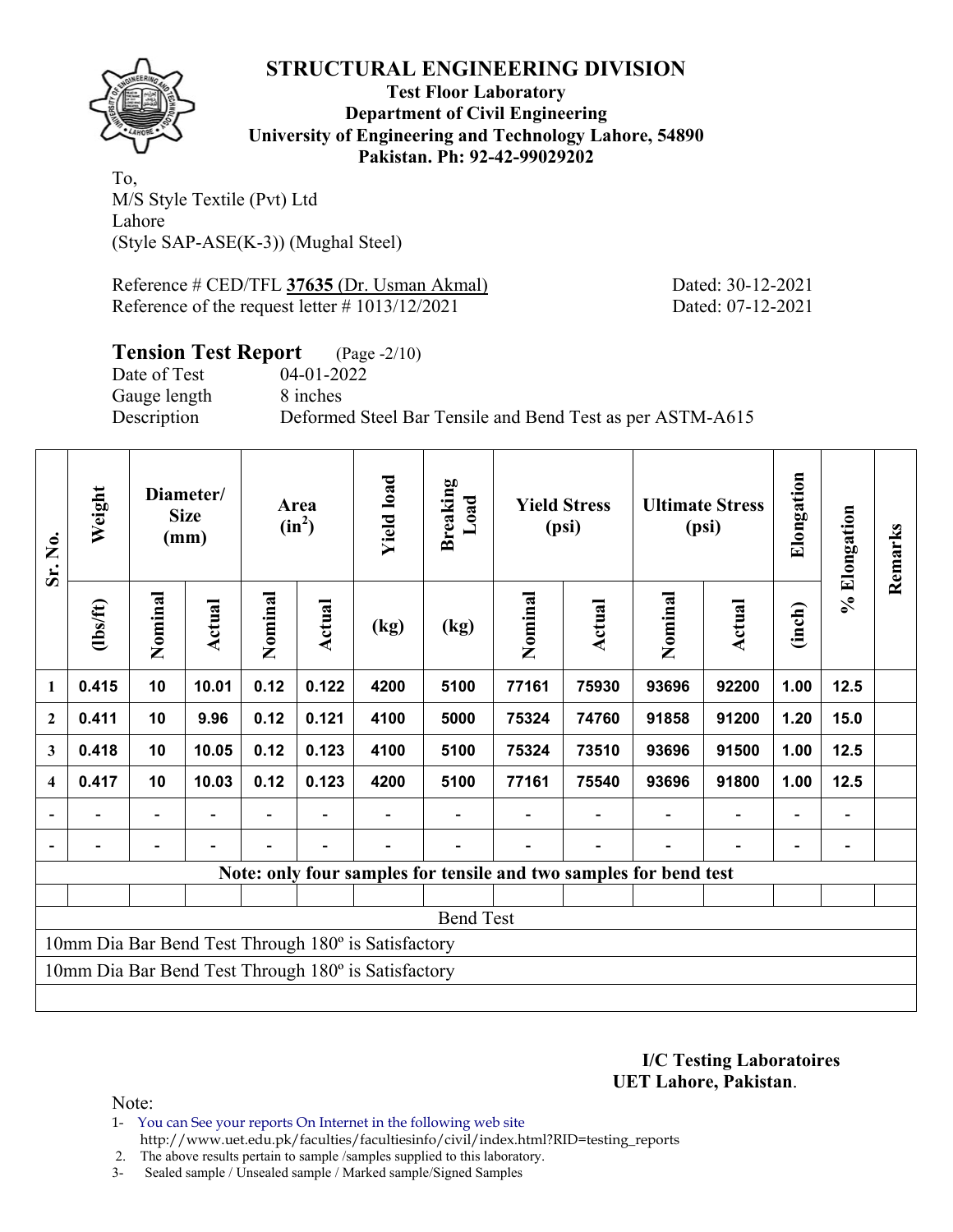

**Test Floor Laboratory Department of Civil Engineering University of Engineering and Technology Lahore, 54890 Pakistan. Ph: 92-42-99029202** 

To, M/S Style Textile (Pvt) Ltd Lahore (Style SAP-ASE(K-3)) (Mughal Steel)

Reference # CED/TFL **37635** (Dr. Usman Akmal) Dated: 30-12-2021 Reference of the request letter # 0021/11/2021 Dated: 26-11-2021

# **Tension Test Report** (Page -3/10) Date of Test 04-01-2022 Gauge length 8 inches Description Deformed Steel Bar Tensile and Bend Test as per ASTM-A615

| Sr. No.        | Weight   |         | Diameter/<br><b>Size</b><br>(mm) |         | Area<br>$(in^2)$ | <b>Yield load</b>                                   | <b>Breaking</b><br>Load |         | <b>Yield Stress</b><br>(psi)                                      |         | <b>Ultimate Stress</b><br>(psi) | Elongation     | % Elongation | Remarks |
|----------------|----------|---------|----------------------------------|---------|------------------|-----------------------------------------------------|-------------------------|---------|-------------------------------------------------------------------|---------|---------------------------------|----------------|--------------|---------|
|                | (1bs/ft) | Nominal | Actual                           | Nominal | Actual           | (kg)                                                | (kg)                    | Nominal | Actual                                                            | Nominal | <b>Actual</b>                   | (inch)         |              |         |
| 1              | 0.413    | 10      | 9.98                             | 0.12    | 0.121            | 4000                                                | 5000                    | 73487   | 72640                                                             | 91858   | 90800                           | 1.10           | 13.8         |         |
| $\overline{2}$ | 0.412    | 10      | 9.97                             | 0.12    | 0.121            | 4200                                                | 5200                    | 77161   | 76460                                                             | 95533   | 94700                           | 1.20           | 15.0         |         |
| 3              | 0.413    | 10      | 9.98                             | 0.12    | 0.121            | 4100                                                | 5100                    | 75324   | 74460                                                             | 93696   | 92700                           | 1.00           | 12.5         |         |
| 4              | 0.413    | 10      | 9.99                             | 0.12    | 0.122            | 4200                                                | 5200                    | 77161   | 76190                                                             | 95533   | 94400                           | 1.00           | 12.5         |         |
|                |          |         |                                  |         |                  |                                                     |                         |         |                                                                   |         | $\overline{a}$                  | $\blacksquare$ |              |         |
| $\blacksquare$ |          |         |                                  |         |                  |                                                     |                         |         |                                                                   |         |                                 |                |              |         |
|                |          |         |                                  |         |                  |                                                     |                         |         | Note: only four samples for tensile and two samples for bend test |         |                                 |                |              |         |
|                |          |         |                                  |         |                  |                                                     |                         |         |                                                                   |         |                                 |                |              |         |
|                |          |         |                                  |         |                  |                                                     | <b>Bend Test</b>        |         |                                                                   |         |                                 |                |              |         |
|                |          |         |                                  |         |                  | 10mm Dia Bar Bend Test Through 180° is Satisfactory |                         |         |                                                                   |         |                                 |                |              |         |
|                |          |         |                                  |         |                  | 10mm Dia Bar Bend Test Through 180° is Satisfactory |                         |         |                                                                   |         |                                 |                |              |         |
|                |          |         |                                  |         |                  |                                                     |                         |         |                                                                   |         |                                 |                |              |         |

**I/C Testing Laboratoires UET Lahore, Pakistan**.

- 1- You can See your reports On Internet in the following web site http://www.uet.edu.pk/faculties/facultiesinfo/civil/index.html?RID=testing\_reports
- 2. The above results pertain to sample /samples supplied to this laboratory.
- 3- Sealed sample / Unsealed sample / Marked sample/Signed Samples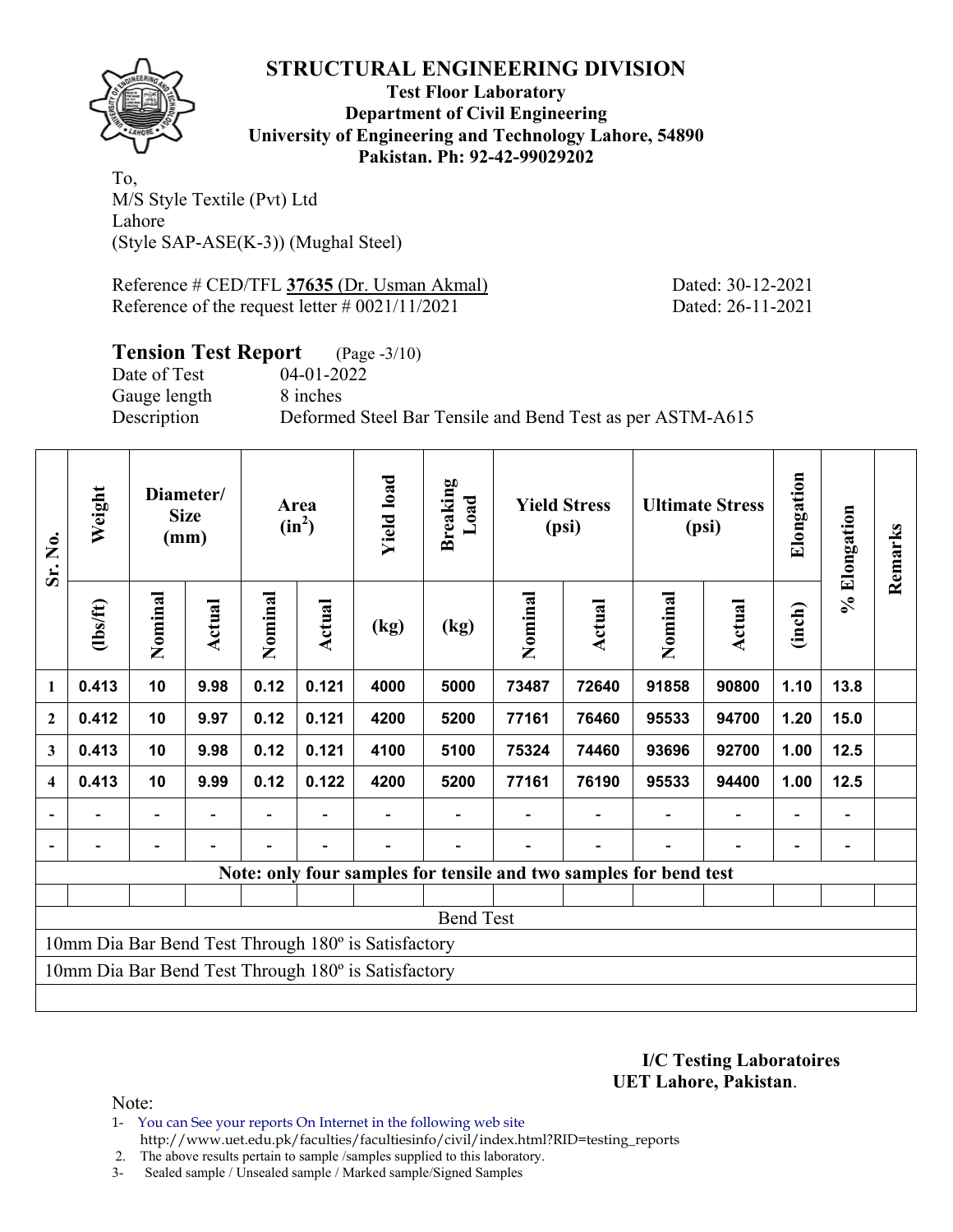

### **Test Floor Laboratory Department of Civil Engineering University of Engineering and Technology Lahore, 54890 Pakistan. Ph: 92-42-99029202**

To, M/S Style Textile (Pvt) Ltd Lahore (Style SAP-Kraftcon (C-1)) (Amreli Steel)

Reference # CED/TFL **37635** (Dr. Usman Akmal) Dated: 30-12-2021 Reference of the request letter # 0024/11/2021 Dated: 26-11-2021

# **Tension Test Report** (Page -4/10) Date of Test 04-01-2022 Gauge length 8 inches Description Deformed Steel Bar Tensile and Bend Test as per ASTM-A615

| Sr. No.                  | Weight         |                          | Diameter/<br><b>Size</b><br>(mm) |         | Area<br>$(in^2)$ | <b>Yield load</b>                                   | <b>Breaking</b><br>Load                                           |         | <b>Yield Stress</b><br>(psi) |         | <b>Ultimate Stress</b><br>(psi) | Elongation     | % Elongation | Remarks |
|--------------------------|----------------|--------------------------|----------------------------------|---------|------------------|-----------------------------------------------------|-------------------------------------------------------------------|---------|------------------------------|---------|---------------------------------|----------------|--------------|---------|
|                          | $\frac{2}{10}$ | Nominal                  | Actual                           | Nominal | Actual           | (kg)                                                | (kg)                                                              | Nominal | Actual                       | Nominal | Actual                          | (inch)         |              |         |
| $\mathbf{1}$             | 0.396          | 10                       | 9.78                             | 0.12    | 0.117            | 4300                                                | 5400                                                              | 78998   | 81340                        | 99207   | 102200                          | 0.70           | 8.8          |         |
| $\mathbf{2}$             | 0.414          | 10                       | 10.00                            | 0.12    | 0.122            | 4400                                                | 5500                                                              | 80835   | 79660                        | 101044  | 99600                           | 1.10           | 13.8         |         |
| 3                        | 0.415          | 10                       | 10.01                            | 0.12    | 0.122            | 4400                                                | 5500                                                              | 80835   | 79440                        | 101044  | 99300                           | 1.00           | $12.5$       |         |
| $\overline{\mathbf{4}}$  | 0.409          | 10                       | 9.94                             | 0.12    | 0.120            | 4500                                                | 5600                                                              | 82673   | 82430                        | 102881  | 102600                          | 1.00           | 12.5         |         |
|                          |                | $\overline{\phantom{0}}$ |                                  |         |                  |                                                     |                                                                   |         |                              |         |                                 | $\overline{a}$ |              |         |
| $\overline{\phantom{a}}$ |                |                          |                                  |         |                  |                                                     |                                                                   |         |                              |         |                                 | $\overline{a}$ |              |         |
|                          |                |                          |                                  |         |                  |                                                     | Note: only four samples for tensile and two samples for bend test |         |                              |         |                                 |                |              |         |
|                          |                |                          |                                  |         |                  |                                                     |                                                                   |         |                              |         |                                 |                |              |         |
|                          |                |                          |                                  |         |                  |                                                     | <b>Bend Test</b>                                                  |         |                              |         |                                 |                |              |         |
|                          |                |                          |                                  |         |                  | 10mm Dia Bar Bend Test Through 180° is Satisfactory |                                                                   |         |                              |         |                                 |                |              |         |
|                          |                |                          |                                  |         |                  | 10mm Dia Bar Bend Test Through 180° is Satisfactory |                                                                   |         |                              |         |                                 |                |              |         |
|                          |                |                          |                                  |         |                  |                                                     |                                                                   |         |                              |         |                                 |                |              |         |

**I/C Testing Laboratoires UET Lahore, Pakistan**.

- 1- You can See your reports On Internet in the following web site http://www.uet.edu.pk/faculties/facultiesinfo/civil/index.html?RID=testing\_reports
- 2. The above results pertain to sample /samples supplied to this laboratory.
- 3- Sealed sample / Unsealed sample / Marked sample/Signed Samples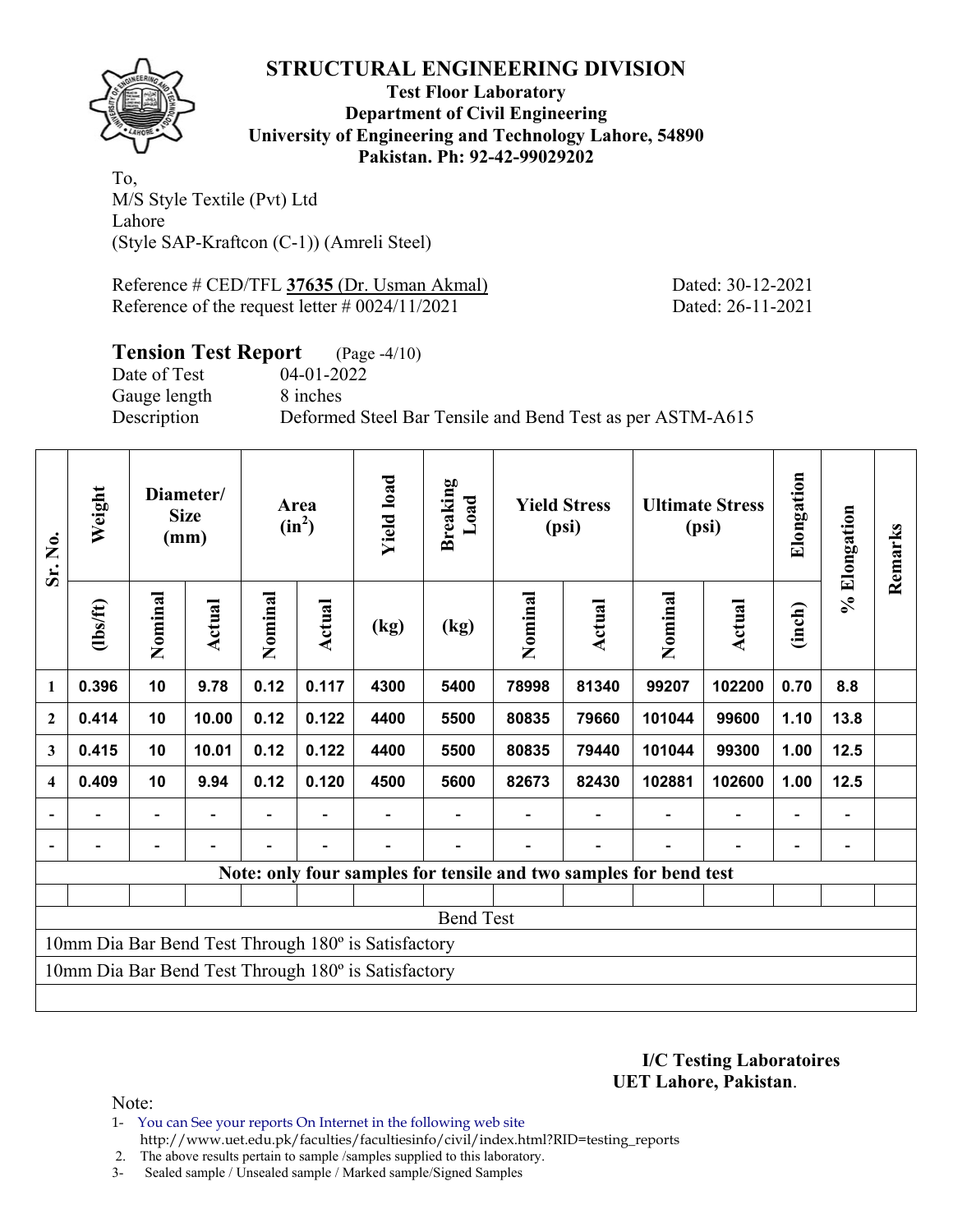

**Test Floor Laboratory Department of Civil Engineering University of Engineering and Technology Lahore, 54890 Pakistan. Ph: 92-42-99029202** 

To, M/S Style Textile (Pvt) Ltd Lahore (Style SAP-Kraftcon) (Afco Steel)

Reference # CED/TFL **37635** (Dr. Usman Akmal) Dated: 30-12-2021 Reference of the request letter # 0017/11/2021 Dated: 18-11-2021

# **Tension Test Report** (Page -5/10) Date of Test 04-01-2022 Gauge length 8 inches Description Deformed Steel Bar Tensile and Bend Test as per ASTM-A615

| Sr. No.                  | Weight   |                | Diameter/<br><b>Size</b><br>(mm) |         | Area<br>$(in^2)$ | <b>Yield load</b>                                   | <b>Breaking</b><br>Load                                           |         | <b>Yield Stress</b><br>(psi) |         | <b>Ultimate Stress</b><br>(psi) | Elongation     | % Elongation | Remarks |
|--------------------------|----------|----------------|----------------------------------|---------|------------------|-----------------------------------------------------|-------------------------------------------------------------------|---------|------------------------------|---------|---------------------------------|----------------|--------------|---------|
|                          | (1bs/ft) | Nominal        | Actual                           | Nominal | Actual           | (kg)                                                | $\left(\text{kg}\right)$                                          | Nominal | Actual                       | Nominal | <b>Actual</b>                   | (inch)         |              |         |
| 1                        | 0.386    | 10             | 9.65                             | 0.12    | 0.113            | 4400                                                | 5300                                                              | 80835   | 85530                        | 97370   | 103100                          | 0.90           | 11.3         |         |
| $\mathbf{2}$             | 0.371    | 10             | 9.46                             | 0.12    | 0.109            | 3800                                                | 4700                                                              | 69812   | 76880                        | 86347   | 95100                           | 1.00           | 12.5         |         |
| 3                        | 0.372    | 10             | 9.48                             | 0.12    | 0.109            | 3800                                                | 4800                                                              | 69812   | 76600                        | 88184   | 96800                           | 0.90           | 11.3         |         |
| $\overline{\mathbf{4}}$  | 0.361    | 10             | 9.33                             | 0.12    | 0.106            | 4300                                                | 5100                                                              | 78998   | 89410                        | 93696   | 106100                          | 0.90           | 11.3         |         |
|                          |          | $\blacksquare$ |                                  |         |                  |                                                     |                                                                   |         |                              |         |                                 | $\blacksquare$ |              |         |
| $\overline{\phantom{a}}$ |          |                |                                  |         |                  |                                                     |                                                                   |         |                              |         |                                 |                |              |         |
|                          |          |                |                                  |         |                  |                                                     | Note: only four samples for tensile and two samples for bend test |         |                              |         |                                 |                |              |         |
|                          |          |                |                                  |         |                  |                                                     |                                                                   |         |                              |         |                                 |                |              |         |
|                          |          |                |                                  |         |                  |                                                     | <b>Bend Test</b>                                                  |         |                              |         |                                 |                |              |         |
|                          |          |                |                                  |         |                  | 10mm Dia Bar Bend Test Through 180° is Satisfactory |                                                                   |         |                              |         |                                 |                |              |         |
|                          |          |                |                                  |         |                  | 10mm Dia Bar Bend Test Through 180° is Satisfactory |                                                                   |         |                              |         |                                 |                |              |         |
|                          |          |                |                                  |         |                  |                                                     |                                                                   |         |                              |         |                                 |                |              |         |

**I/C Testing Laboratoires UET Lahore, Pakistan**.

- 1- You can See your reports On Internet in the following web site http://www.uet.edu.pk/faculties/facultiesinfo/civil/index.html?RID=testing\_reports
- 2. The above results pertain to sample /samples supplied to this laboratory.
- 3- Sealed sample / Unsealed sample / Marked sample/Signed Samples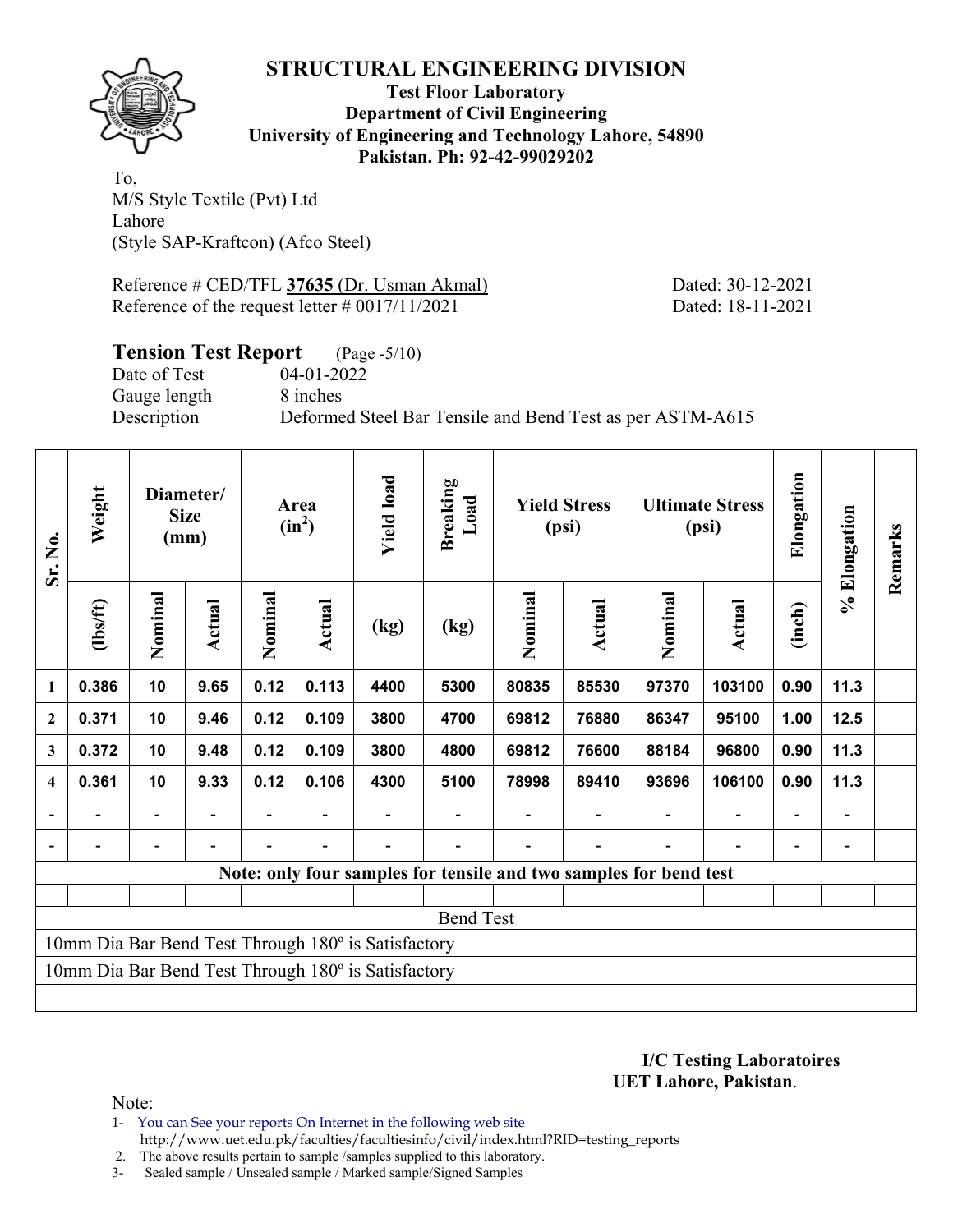

**Test Floor Laboratory Department of Civil Engineering University of Engineering and Technology Lahore, 54890 Pakistan. Ph: 92-42-99029202** 

To, M/S Style Textile (Pvt) Ltd Lahore (Style SAP-Kraftcon (C-1)) (Agha Steel)

Reference # CED/TFL **37635** (Dr. Usman Akmal) Dated: 30-12-2021 Reference of the request letter # 0026/11/2021 Dated: 26-11-2021

# **Tension Test Report** (Page -6/10) Date of Test 04-01-2022 Gauge length 8 inches Description Deformed Steel Bar Tensile and Bend Test as per ASTM-A615

| Sr. No.        | Weight   |         | Diameter/<br><b>Size</b><br>(mm) |         | Area<br>$(in^2)$ | <b>Yield load</b>                                   | <b>Breaking</b><br>Load |         | <b>Yield Stress</b><br>(psi) |                                                                   | <b>Ultimate Stress</b><br>(psi) | Elongation               | % Elongation             | Remarks |
|----------------|----------|---------|----------------------------------|---------|------------------|-----------------------------------------------------|-------------------------|---------|------------------------------|-------------------------------------------------------------------|---------------------------------|--------------------------|--------------------------|---------|
|                | (1bs/ft) | Nominal | Actual                           | Nominal | <b>Actual</b>    | (kg)                                                | (kg)                    | Nominal | Actual                       | Nominal                                                           | Actual                          | (inch)                   |                          |         |
| $\mathbf{1}$   | 0.413    | 10      | 9.99                             | 0.12    | 0.121            | 4200                                                | 5500                    | 77161   | 76240                        | 101044                                                            | 99900                           | 1.10                     | 13.8                     |         |
| $\overline{2}$ | 0.412    | 10      | 9.98                             | 0.12    | 0.121            | 4300                                                | 5500                    | 78998   | 78230                        | 101044                                                            | 100100                          | 1.00                     | 12.5                     |         |
| 3              | 0.414    | 10      | 10.00                            | 0.12    | 0.122            | 4300                                                | 5500                    | 78998   | 77900                        | 101044                                                            | 99700                           | 1.00                     | 12.5                     |         |
| 4              | 0.413    | 10      | 9.98                             | 0.12    | 0.121            | 4300                                                | 5500                    | 78998   | 78140                        | 101044                                                            | 100000                          | 0.90                     | 11.3                     |         |
|                |          |         |                                  |         |                  |                                                     |                         |         |                              |                                                                   |                                 | $\overline{\phantom{0}}$ |                          |         |
| $\blacksquare$ |          |         |                                  |         |                  |                                                     |                         |         |                              |                                                                   | $\overline{\phantom{0}}$        | $\overline{\phantom{0}}$ | $\overline{\phantom{0}}$ |         |
|                |          |         |                                  |         |                  |                                                     |                         |         |                              | Note: only four samples for tensile and two samples for bend test |                                 |                          |                          |         |
|                |          |         |                                  |         |                  |                                                     |                         |         |                              |                                                                   |                                 |                          |                          |         |
|                |          |         |                                  |         |                  |                                                     | <b>Bend Test</b>        |         |                              |                                                                   |                                 |                          |                          |         |
|                |          |         |                                  |         |                  | 10mm Dia Bar Bend Test Through 180° is Satisfactory |                         |         |                              |                                                                   |                                 |                          |                          |         |
|                |          |         |                                  |         |                  | 10mm Dia Bar Bend Test Through 180° is Satisfactory |                         |         |                              |                                                                   |                                 |                          |                          |         |
|                |          |         |                                  |         |                  |                                                     |                         |         |                              |                                                                   |                                 |                          |                          |         |

**I/C Testing Laboratoires UET Lahore, Pakistan**.

- 1- You can See your reports On Internet in the following web site http://www.uet.edu.pk/faculties/facultiesinfo/civil/index.html?RID=testing\_reports
- 2. The above results pertain to sample /samples supplied to this laboratory.
- 3- Sealed sample / Unsealed sample / Marked sample/Signed Samples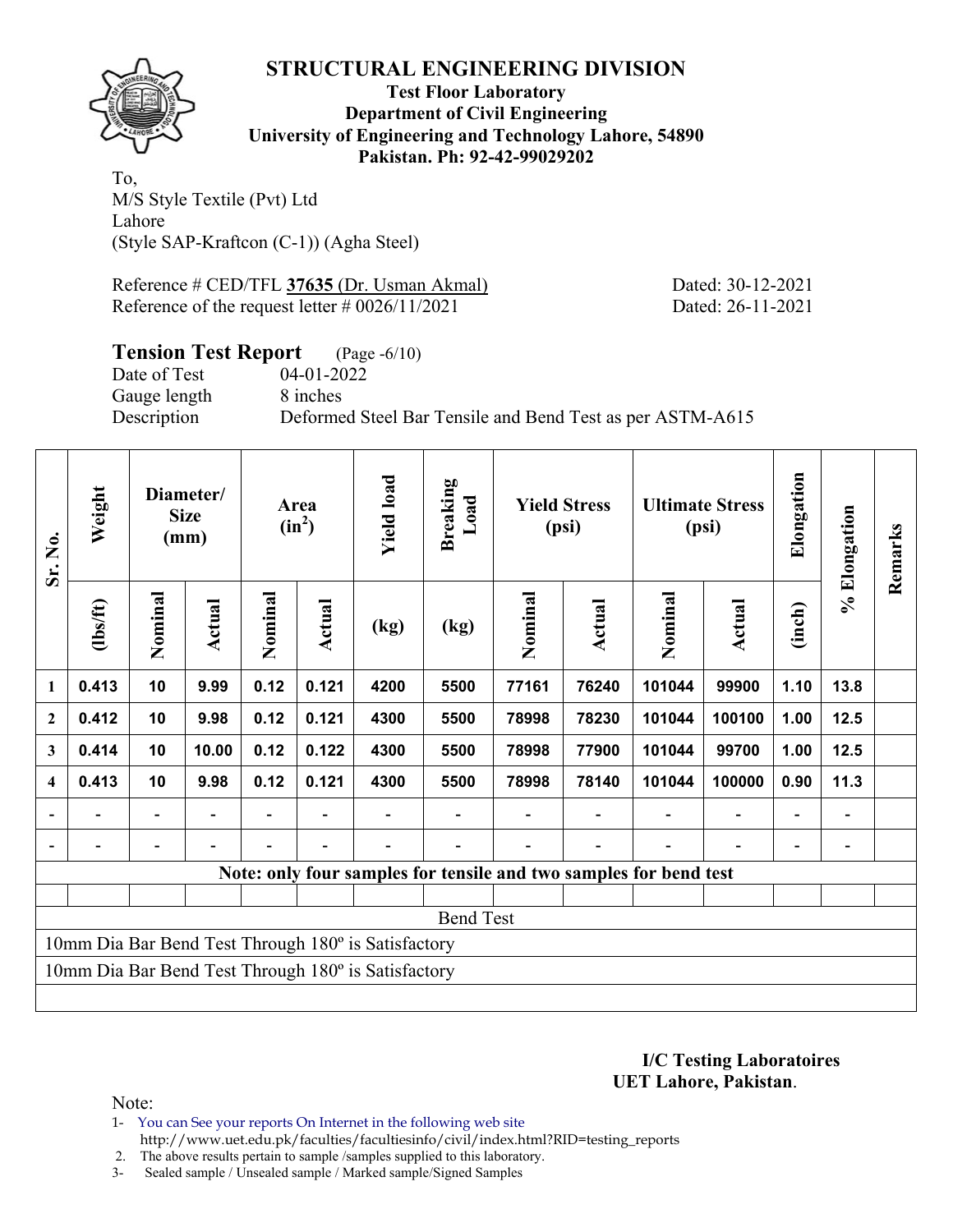

**Test Floor Laboratory Department of Civil Engineering University of Engineering and Technology Lahore, 54890 Pakistan. Ph: 92-42-99029202** 

To, M/S Style Textile (Pvt) Ltd Lahore (Style SAP-ASE) (Mughal Steel)

Reference # CED/TFL **37635** (Dr. Usman Akmal) Dated: 30-12-2021 Reference of the request letter # 1012/12/2021 Dated: 07-12-2021

# **Tension Test Report** (Page -7/10) Date of Test 04-01-2022 Gauge length 8 inches Description Deformed Steel Bar Tensile and Bend Test as per ASTM-A615

| Sr. No.        | Weight   |         | Diameter/<br><b>Size</b><br>(mm) |         | Area<br>$(in^2)$ | <b>Yield load</b>                                   | Breaking<br>Load         |         | <b>Yield Stress</b><br>(psi)                                      |         | <b>Ultimate Stress</b><br>(psi) | Elongation               | % Elongation | Remarks |
|----------------|----------|---------|----------------------------------|---------|------------------|-----------------------------------------------------|--------------------------|---------|-------------------------------------------------------------------|---------|---------------------------------|--------------------------|--------------|---------|
|                | (1bs/ft) | Nominal | Actual                           | Nominal | <b>Actual</b>    | (kg)                                                | $\left(\text{kg}\right)$ | Nominal | Actual                                                            | Nominal | <b>Actual</b>                   | (inch)                   |              |         |
| 1              | 0.406    | 10      | 9.90                             | 0.12    | 0.119            | 3900                                                | 5000                     | 71650   | 72050                                                             | 91858   | 92400                           | 1.30                     | 16.3         |         |
| $\overline{2}$ | 0.409    | 10      | 9.94                             | 0.12    | 0.120            | 4500                                                | 5400                     | 82673   | 82490                                                             | 99207   | 99000                           | 0.70                     | 8.8          |         |
| 3              | 0.406    | 10      | 9.90                             | 0.12    | 0.119            | 3900                                                | 4900                     | 71650   | 72100                                                             | 90021   | 90600                           | 1.30                     | 16.3         |         |
| 4              | 0.414    | 10      | 10.00                            | 0.12    | 0.122            | 4100                                                | 5300                     | 75324   | 74200                                                             | 97370   | 96000                           | 1.20                     | 15.0         |         |
|                |          |         |                                  |         |                  |                                                     |                          |         |                                                                   |         | $\overline{\phantom{0}}$        | $\overline{\phantom{0}}$ |              |         |
| $\blacksquare$ |          |         |                                  |         |                  |                                                     |                          |         |                                                                   |         |                                 | $\overline{\phantom{0}}$ |              |         |
|                |          |         |                                  |         |                  |                                                     |                          |         | Note: only four samples for tensile and two samples for bend test |         |                                 |                          |              |         |
|                |          |         |                                  |         |                  |                                                     |                          |         |                                                                   |         |                                 |                          |              |         |
|                |          |         |                                  |         |                  |                                                     | <b>Bend Test</b>         |         |                                                                   |         |                                 |                          |              |         |
|                |          |         |                                  |         |                  | 10mm Dia Bar Bend Test Through 180° is Satisfactory |                          |         |                                                                   |         |                                 |                          |              |         |
|                |          |         |                                  |         |                  | 10mm Dia Bar Bend Test Through 180° is Satisfactory |                          |         |                                                                   |         |                                 |                          |              |         |
|                |          |         |                                  |         |                  |                                                     |                          |         |                                                                   |         |                                 |                          |              |         |

**I/C Testing Laboratoires UET Lahore, Pakistan**.

- 1- You can See your reports On Internet in the following web site http://www.uet.edu.pk/faculties/facultiesinfo/civil/index.html?RID=testing\_reports
- 2. The above results pertain to sample /samples supplied to this laboratory.
- 3- Sealed sample / Unsealed sample / Marked sample/Signed Samples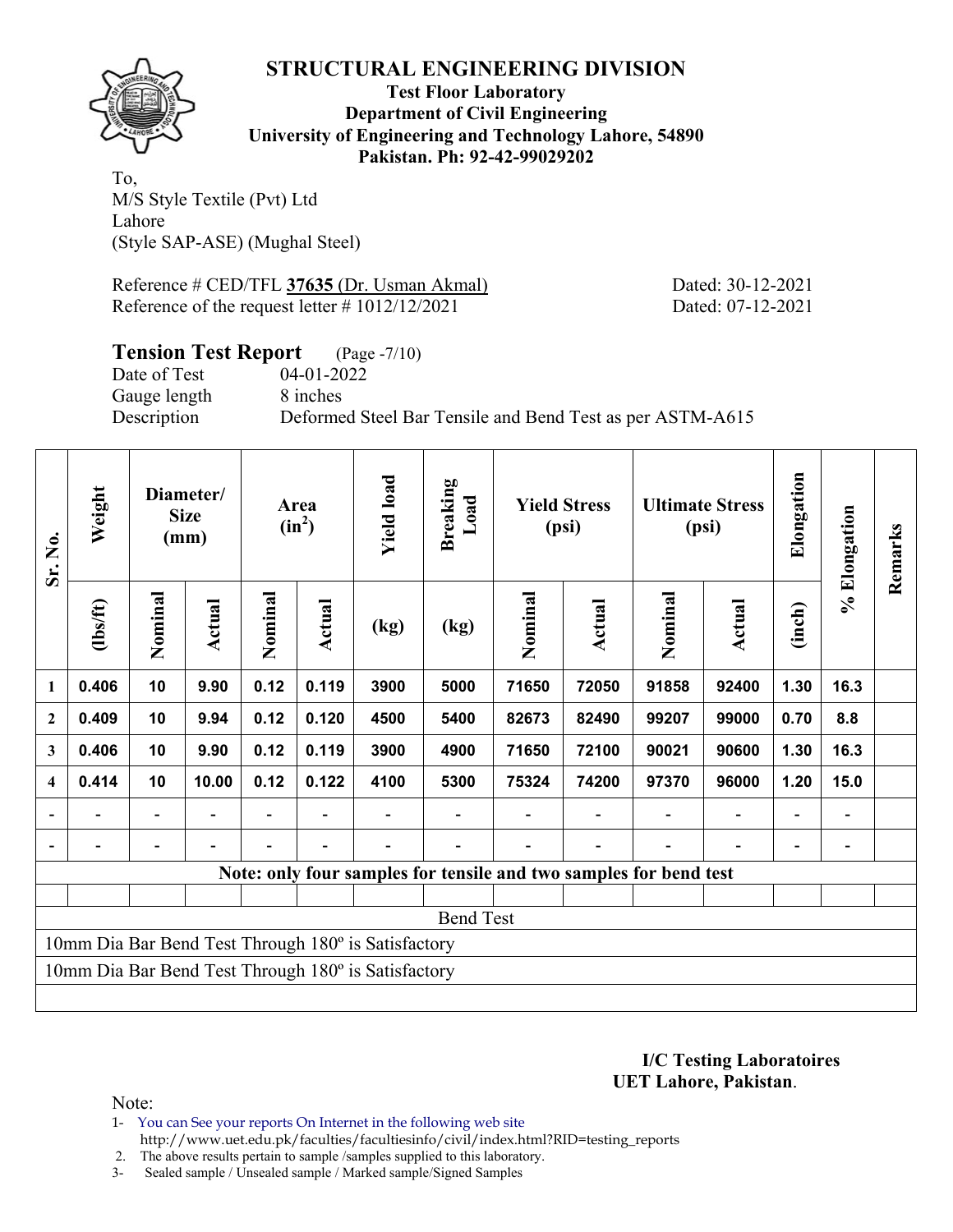

**Test Floor Laboratory Department of Civil Engineering University of Engineering and Technology Lahore, 54890 Pakistan. Ph: 92-42-99029202** 

To, M/S Style Textile (Pvt) Ltd Lahore (Style SAP-Kraftcon) (Mughal Steel)

Reference # CED/TFL **37635** (Dr. Usman Akmal) Dated: 30-12-2021 Reference of the request letter # 1002/12/2021 Dated: 01-12-2021

# **Tension Test Report** (Page -8/10) Date of Test 04-01-2022 Gauge length 8 inches Description Deformed Steel Bar Tensile and Bend Test as per ASTM-A615

| Sr. No.        | Weight         |         | Diameter/<br><b>Size</b><br>(mm) |         | Area<br>$(in^2)$ | <b>Yield load</b>                                   | Breaking<br>Load                                                  |         | <b>Yield Stress</b><br>(psi) |         | <b>Ultimate Stress</b><br>(psi) | Elongation               | % Elongation | Remarks |
|----------------|----------------|---------|----------------------------------|---------|------------------|-----------------------------------------------------|-------------------------------------------------------------------|---------|------------------------------|---------|---------------------------------|--------------------------|--------------|---------|
|                | $\frac{2}{10}$ | Nominal | Actual                           | Nominal | <b>Actual</b>    | (kg)                                                | $\left(\text{kg}\right)$                                          | Nominal | Actual                       | Nominal | <b>Actual</b>                   | (inch)                   |              |         |
| 1              | 0.414          | 10      | 10.00                            | 0.12    | 0.122            | 4200                                                | 5300                                                              | 77161   | 76060                        | 97370   | 96000                           | 1.00                     | 12.5         |         |
| $\overline{2}$ | 0.411          | 10      | 9.96                             | 0.12    | 0.121            | 4200                                                | 5000                                                              | 77161   | 76690                        | 91858   | 91300                           | 1.10                     | 13.8         |         |
| 3              | 0.416          | 10      | 10.02                            | 0.12    | 0.122            | 4100                                                | 4900                                                              | 75324   | 73920                        | 90021   | 88400                           | 1.00                     | 12.5         |         |
| 4              | 0.414          | 10      | 10.00                            | 0.12    | 0.122            | 4100                                                | 4900                                                              | 75324   | 74210                        | 90021   | 88700                           | 1.00                     | 12.5         |         |
|                |                |         |                                  |         |                  |                                                     |                                                                   |         |                              |         | $\overline{\phantom{0}}$        | $\overline{\phantom{0}}$ |              |         |
| $\blacksquare$ |                |         |                                  |         |                  |                                                     |                                                                   |         |                              |         |                                 | $\overline{\phantom{0}}$ |              |         |
|                |                |         |                                  |         |                  |                                                     | Note: only four samples for tensile and two samples for bend test |         |                              |         |                                 |                          |              |         |
|                |                |         |                                  |         |                  |                                                     |                                                                   |         |                              |         |                                 |                          |              |         |
|                |                |         |                                  |         |                  |                                                     | <b>Bend Test</b>                                                  |         |                              |         |                                 |                          |              |         |
|                |                |         |                                  |         |                  | 10mm Dia Bar Bend Test Through 180° is Satisfactory |                                                                   |         |                              |         |                                 |                          |              |         |
|                |                |         |                                  |         |                  | 10mm Dia Bar Bend Test Through 180° is Satisfactory |                                                                   |         |                              |         |                                 |                          |              |         |
|                |                |         |                                  |         |                  |                                                     |                                                                   |         |                              |         |                                 |                          |              |         |

**I/C Testing Laboratoires UET Lahore, Pakistan**.

- 1- You can See your reports On Internet in the following web site http://www.uet.edu.pk/faculties/facultiesinfo/civil/index.html?RID=testing\_reports
- 2. The above results pertain to sample /samples supplied to this laboratory.
- 3- Sealed sample / Unsealed sample / Marked sample/Signed Samples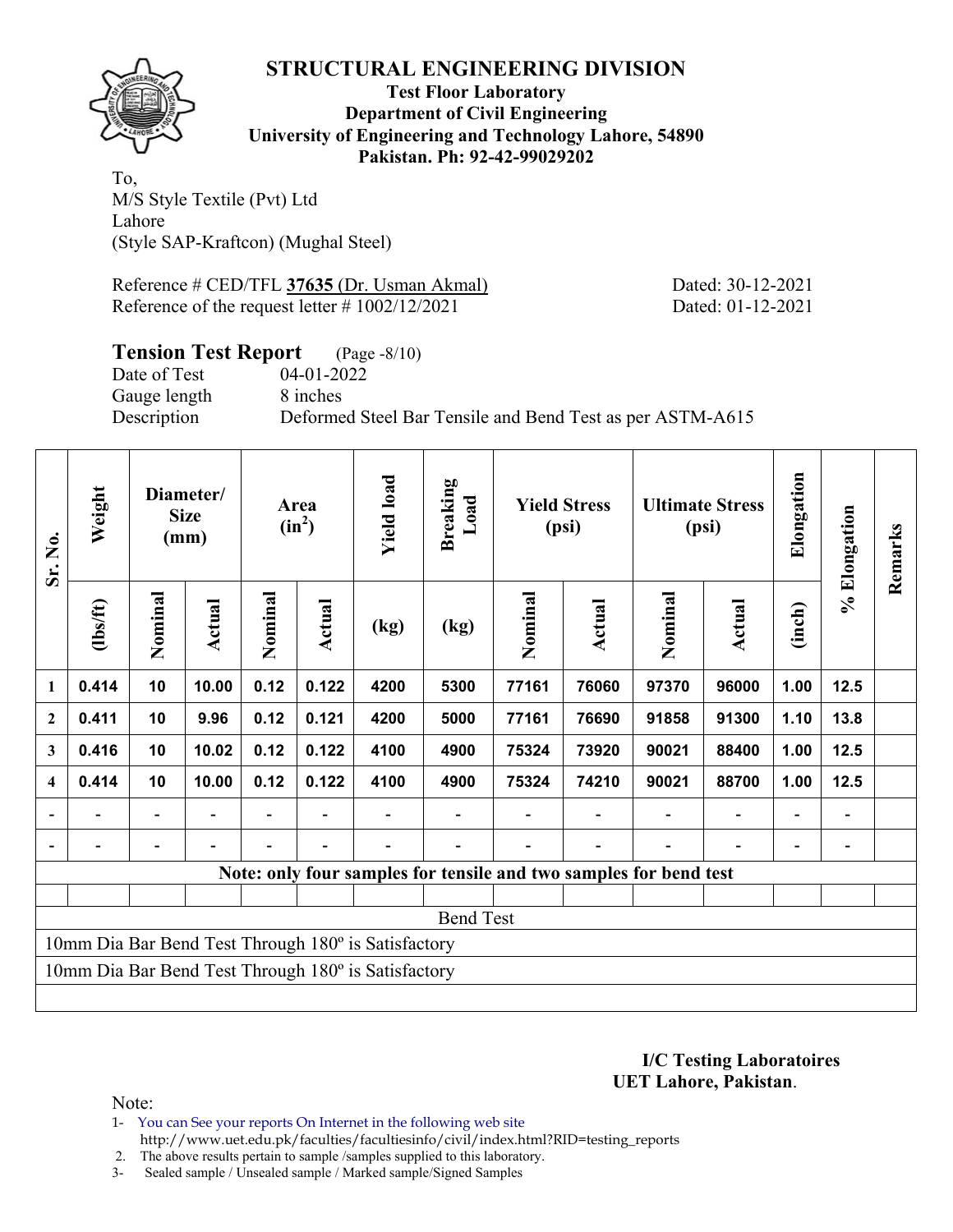

**Test Floor Laboratory Department of Civil Engineering University of Engineering and Technology Lahore, 54890 Pakistan. Ph: 92-42-99029202** 

To, M/S Style Textile (Pvt) Ltd Lahore (Style Raiwind-ASE) (Afco Steel)

Reference # CED/TFL **37635** (Dr. Usman Akmal) Dated: 30-12-2021 Reference of the request letter # 1015/12/2021 Dated: 07-12-2021

# **Tension Test Report** (Page -9/10) Date of Test 04-01-2022 Gauge length 8 inches Description Deformed Steel Bar Tensile and Bend Test as per ASTM-A615

| Sr. No.                  | Weight         |                          | Diameter/<br><b>Size</b><br>(mm) |         | Area<br>$(in^2)$         | <b>Yield load</b>                                   | <b>Breaking</b><br>Load                                         |         | <b>Yield Stress</b><br>(psi) |                          | <b>Ultimate Stress</b><br>(psi) | Elongation               | % Elongation   | Remarks |
|--------------------------|----------------|--------------------------|----------------------------------|---------|--------------------------|-----------------------------------------------------|-----------------------------------------------------------------|---------|------------------------------|--------------------------|---------------------------------|--------------------------|----------------|---------|
|                          | $\frac{2}{10}$ | Nominal                  | <b>Actual</b>                    | Nominal | Actual                   | (kg)                                                | (kg)                                                            | Nominal | <b>Actual</b>                | Nominal                  | <b>Actual</b>                   | (inch)                   |                |         |
| $\mathbf{1}$             | 0.383          | 10                       | 9.62                             | 0.12    | 0.113                    | 4500                                                | 5400                                                            | 82673   | 88000                        | 99207                    | 105600                          | 0.80                     | 10.0           |         |
| $\mathbf{2}$             | 0.390          | 10                       | 9.71                             | 0.12    | 0.115                    | 4700                                                | 5900                                                            | 86347   | 90330                        | 108393                   | 113400                          | 0.70                     | 8.8            |         |
| $\overline{\phantom{0}}$ |                |                          |                                  |         |                          |                                                     |                                                                 |         |                              |                          |                                 |                          |                |         |
| $\overline{\phantom{a}}$ | $\blacksquare$ | $\overline{\phantom{a}}$ |                                  |         | $\overline{\phantom{0}}$ |                                                     |                                                                 |         |                              | $\overline{\phantom{0}}$ | $\overline{a}$                  | $\overline{\phantom{0}}$ | $\blacksquare$ |         |
| $\blacksquare$           | $\blacksquare$ | $\overline{\phantom{0}}$ |                                  |         | $\blacksquare$           |                                                     |                                                                 |         |                              |                          | $\blacksquare$                  | $\overline{\phantom{a}}$ |                |         |
|                          |                |                          |                                  |         | $\overline{\phantom{0}}$ |                                                     |                                                                 |         |                              |                          | $\overline{\phantom{0}}$        | $\overline{\phantom{0}}$ |                |         |
|                          |                |                          |                                  |         |                          |                                                     | Note: only two samples for tensile and one sample for bend test |         |                              |                          |                                 |                          |                |         |
|                          |                |                          |                                  |         |                          |                                                     |                                                                 |         |                              |                          |                                 |                          |                |         |
|                          |                |                          |                                  |         |                          |                                                     | <b>Bend Test</b>                                                |         |                              |                          |                                 |                          |                |         |
|                          |                |                          |                                  |         |                          | 10mm Dia Bar Bend Test Through 180° is Satisfactory |                                                                 |         |                              |                          |                                 |                          |                |         |
|                          |                |                          |                                  |         |                          |                                                     |                                                                 |         |                              |                          |                                 |                          |                |         |
|                          |                |                          |                                  |         |                          |                                                     |                                                                 |         |                              |                          |                                 |                          |                |         |

**I/C Testing Laboratoires UET Lahore, Pakistan**.

Note:

1- You can See your reports On Internet in the following web site http://www.uet.edu.pk/faculties/facultiesinfo/civil/index.html?RID=testing\_reports

2. The above results pertain to sample /samples supplied to this laboratory.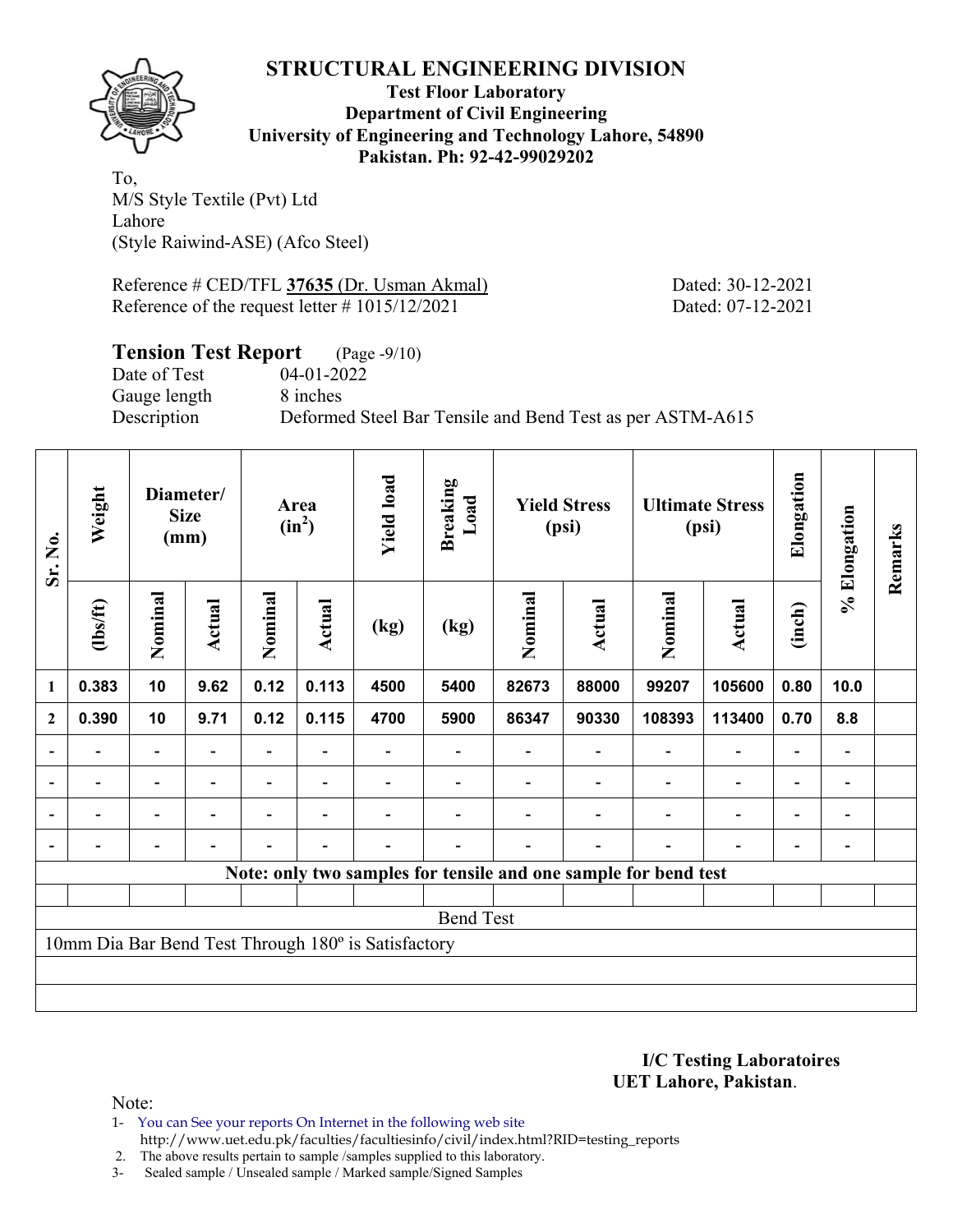

#### **Test Floor Laboratory Department of Civil Engineering University of Engineering and Technology Lahore, 54890 Pakistan. Ph: 92-42-99029202**

To, M/S Style Textile (Pvt) Ltd Lahore (Style SAP-ASE) (Mughal Steel) Reference # CED/TFL **37635** (Dr. Usman Akmal) Dated: 30-12-2021 Reference of the request letter # 1001/12/2021 Dated: 01-12-2021

**Tension Test Report** (Page -10/10)

Date of Test 04-01-2022 Gauge length 8 inches

Description Deformed Steel Bar Tensile and Bend Test as per ASTM-A615

| Sr. No.                 | Weight  |         | Diameter/<br><b>Size</b><br>(mm) |         | Area<br>$(in^2)$ | <b>Yield load</b>                                   | <b>Breaking</b><br>Load                            |                                                                     | <b>Yield Stress</b><br>(psi) |         | <b>Ultimate Stress</b><br>(psi) | Elongation | % Elongation | Remarks             |  |
|-------------------------|---------|---------|----------------------------------|---------|------------------|-----------------------------------------------------|----------------------------------------------------|---------------------------------------------------------------------|------------------------------|---------|---------------------------------|------------|--------------|---------------------|--|
|                         | $lbsft$ | Nominal | Actual                           | Nominal | Actual           | (kg)                                                | (kg)                                               | Nominal                                                             | <b>Actual</b>                | Nominal | Actual                          | (inch)     |              |                     |  |
| 1                       | 0.414   | 10      | 10.00                            | 0.12    | 0.122            | 4900                                                | 5900                                               | 90021                                                               | 88800                        | 108393  | 107000                          | 0.70       | 8.8          |                     |  |
| $\mathbf{2}$            | 0.420   | 10      | 10.07                            | 0.12    | 0.124            | 4700                                                | 5800                                               | 86347                                                               | 83850                        | 106556  | 103500                          | 0.70       | 8.8          | Naveena Steel       |  |
| 3                       | 0.414   | 10      | 10.00                            | 0.12    | 0.122            | 4800                                                | 5900                                               | 88184                                                               | 86840                        | 108393  | 106800                          | 0.70       | 8.8          |                     |  |
| $\overline{\mathbf{4}}$ | 0.411   | 10      | 9.96                             | 0.12    | 0.121            | 4800                                                | 87560<br>108393<br>107700<br>0.90<br>5900<br>88184 |                                                                     |                              |         |                                 |            |              |                     |  |
| 5                       | 0.412   | 10      | 9.97                             | 0.12    | 0.121            | 4000                                                | 5000                                               | 73487                                                               | 72850                        | 91858   | 91100                           | 1.10       | 13.8         |                     |  |
| 6                       | 0.414   | 10      | 10.00                            | 0.12    | 0.122            | 4100                                                | 5000                                               | 75324                                                               | 74250                        | 91858   | 90600                           | 1.10       | 13.8         | <b>Mughal Steel</b> |  |
| 7                       | 0.406   | 10      | 9.90                             | 0.12    | 0.119            | 3900                                                | 4900                                               | 71650                                                               | 72000                        | 90021   | 90500                           | 1.10       | 13.8         |                     |  |
| 8                       | 0.414   | 10      | 10.00                            | 0.12    | 0.122            | 4200                                                | 5100                                               | 77161                                                               | 76110                        | 93696   | 92500                           | 0.80       | 10.0         |                     |  |
|                         |         |         |                                  |         |                  |                                                     |                                                    | Note: only eight samples for tensile and four samples for bend test |                              |         |                                 |            |              |                     |  |
|                         |         |         |                                  |         |                  |                                                     |                                                    |                                                                     |                              |         |                                 |            |              |                     |  |
|                         |         |         |                                  |         |                  |                                                     | <b>Bend Test</b>                                   |                                                                     |                              |         |                                 |            |              |                     |  |
|                         |         |         |                                  |         |                  | 10mm Dia Bar Bend Test Through 180° is Satisfactory |                                                    |                                                                     |                              |         |                                 |            |              |                     |  |
|                         |         |         |                                  |         |                  | 10mm Dia Bar Bend Test Through 180° is Satisfactory |                                                    |                                                                     |                              |         |                                 |            |              |                     |  |
|                         |         |         |                                  |         |                  | 10mm Dia Bar Bend Test Through 180° is Satisfactory |                                                    |                                                                     |                              |         |                                 |            |              |                     |  |
|                         |         |         |                                  |         |                  | 10mm Dia Bar Bend Test Through 180° is Satisfactory |                                                    |                                                                     |                              |         |                                 |            |              |                     |  |

**I/C Testing Laboratoires UET Lahore, Pakistan**.

Note:

1- You can See your reports On Internet in the following web site

http://www.uet.edu.pk/faculties/facultiesinfo/civil/index.html?RID=testing\_reports

2. The above results pertain to sample /samples supplied to this laboratory.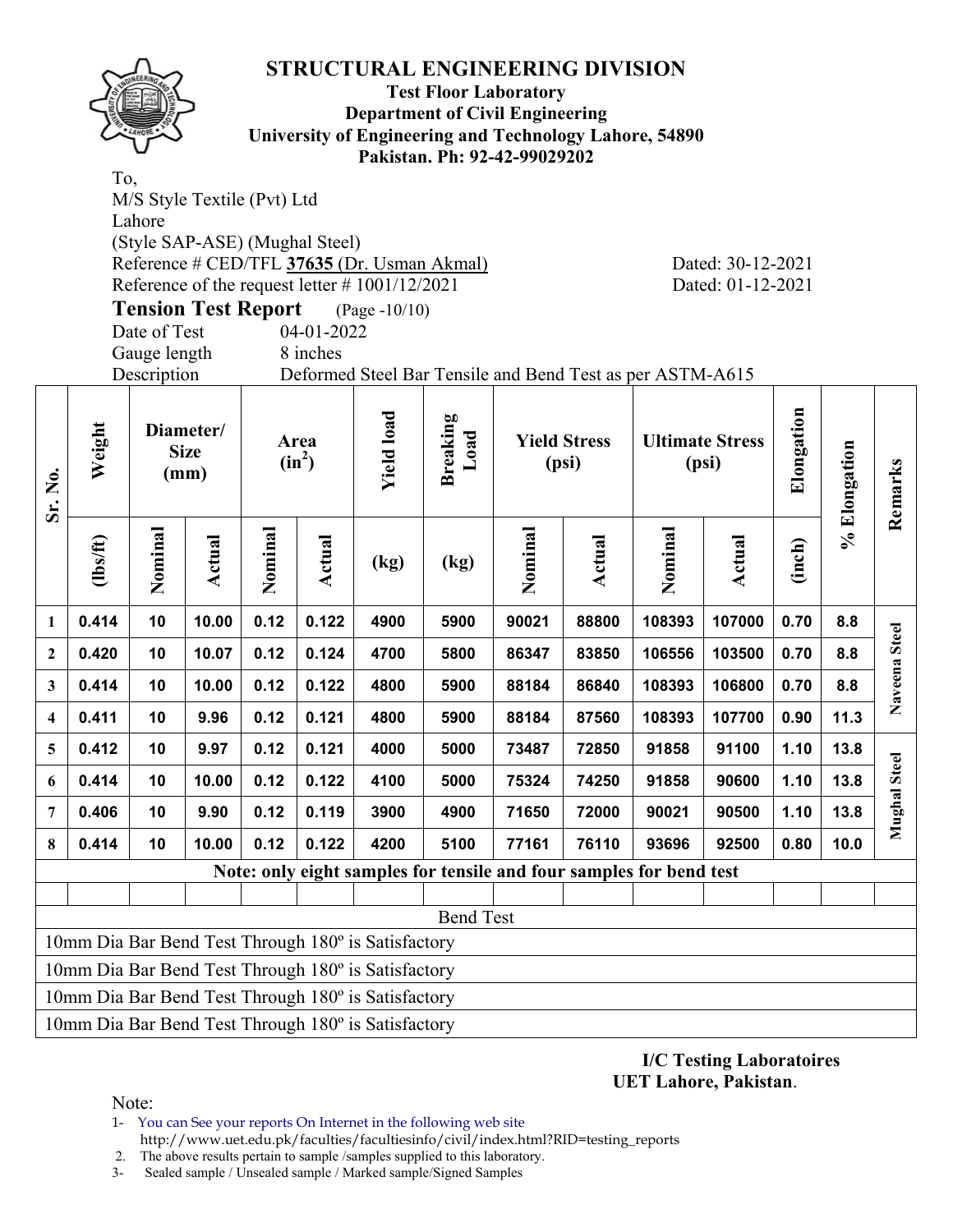

### **Test Floor Laboratory Department of Civil Engineering University of Engineering and Technology Lahore, 54890 Pakistan. Ph: 92-42-99029202**

To, M/S Defence Housing Authority. Lahore Cantt (Infra Dev Works of U/G External Electrication System Ex Park View DHA Phase-VIII) – (M/s NEC) Reference # CED/TFL **37640** (Dr. Usman Akmal) Dated: 30-12-2021 Reference of the request letter # 408/241/E/Lab/199/06 Dated: 29-12-2021

# **Tension Test Report** (Page -1/1)

Date of Test 04-01-2022 Gauge length 8 inches

Description Deformed Steel Bar Tensile and Bend Test as per ASTM-A615

| Sr. No.                  | Weight                                        |                          | Diameter/<br>size        |                | Area<br>$(in^2)$         | <b>Yield load</b> | <b>Breaking</b><br>Load |         | <b>Yield Stress</b><br>(psi)                                    |                | <b>Ultimate Stress</b><br>(psi) | Elongation               | % Elongation             | Remarks                |
|--------------------------|-----------------------------------------------|--------------------------|--------------------------|----------------|--------------------------|-------------------|-------------------------|---------|-----------------------------------------------------------------|----------------|---------------------------------|--------------------------|--------------------------|------------------------|
|                          | $\frac{2}{10}$                                | Nominal<br>$(\#)$        | Actual<br>(inch)         | Nominal        | <b>Actual</b>            | (kg)              | (kg)                    | Nominal | <b>Actual</b>                                                   | Nominal        | <b>Actual</b>                   | (inch)                   |                          |                        |
| $\mathbf{1}$             | 0.371                                         | $\overline{\mathbf{3}}$  | 0.373                    | 0.11           | 0.109                    | 4000              | 4900                    | 80200   | 80800                                                           | 98200          | 99000                           | 0.80                     | 10.0                     |                        |
| $\mathbf{2}$             | 0.372                                         | $\mathbf{3}$             | 0.373                    | 0.11           | 0.109                    | 4000              | 4800                    | 80200   | 80600                                                           | 96200          | 96800                           | 0.80                     | 10.0                     | Amreli<br><b>Steel</b> |
|                          |                                               | $\overline{\phantom{0}}$ |                          |                |                          |                   |                         |         |                                                                 |                | $\overline{\phantom{0}}$        |                          |                          |                        |
| $\overline{\phantom{0}}$ | -                                             | $\overline{\phantom{a}}$ |                          |                | $\overline{\phantom{0}}$ |                   |                         |         |                                                                 |                | $\overline{\phantom{0}}$        | $\overline{\phantom{0}}$ | $\overline{\phantom{a}}$ |                        |
| $\blacksquare$           | -                                             | $\overline{\phantom{a}}$ | $\overline{\phantom{a}}$ | $\blacksquare$ | $\blacksquare$           |                   |                         |         |                                                                 | $\blacksquare$ | $\blacksquare$                  | $\overline{\phantom{0}}$ | $\overline{\phantom{a}}$ |                        |
|                          | $\blacksquare$                                | $\overline{\phantom{0}}$ |                          |                | $\blacksquare$           |                   |                         |         | $\blacksquare$                                                  | $\blacksquare$ | $\overline{\phantom{0}}$        | $\overline{\phantom{0}}$ |                          |                        |
|                          |                                               |                          |                          |                |                          |                   |                         |         | Note: only two samples for tensile and one sample for bend test |                |                                 |                          |                          |                        |
|                          |                                               |                          |                          |                |                          |                   |                         |         |                                                                 |                |                                 |                          |                          |                        |
|                          |                                               |                          |                          |                |                          |                   | <b>Bend Test</b>        |         |                                                                 |                |                                 |                          |                          |                        |
|                          | #3 Bar Bend Test Through 180° is Satisfactory |                          |                          |                |                          |                   |                         |         |                                                                 |                |                                 |                          |                          |                        |
|                          |                                               |                          |                          |                |                          |                   |                         |         |                                                                 |                |                                 |                          |                          |                        |
|                          |                                               |                          |                          |                |                          |                   |                         |         |                                                                 |                |                                 |                          |                          |                        |

**I/C Testing Laboratoires UET Lahore, Pakistan**.

Note:

1- You can See your reports On Internet in the following web site http://www.uet.edu.pk/faculties/facultiesinfo/civil/index.html?RID=testing\_reports

2. The above results pertain to sample /samples supplied to this laboratory.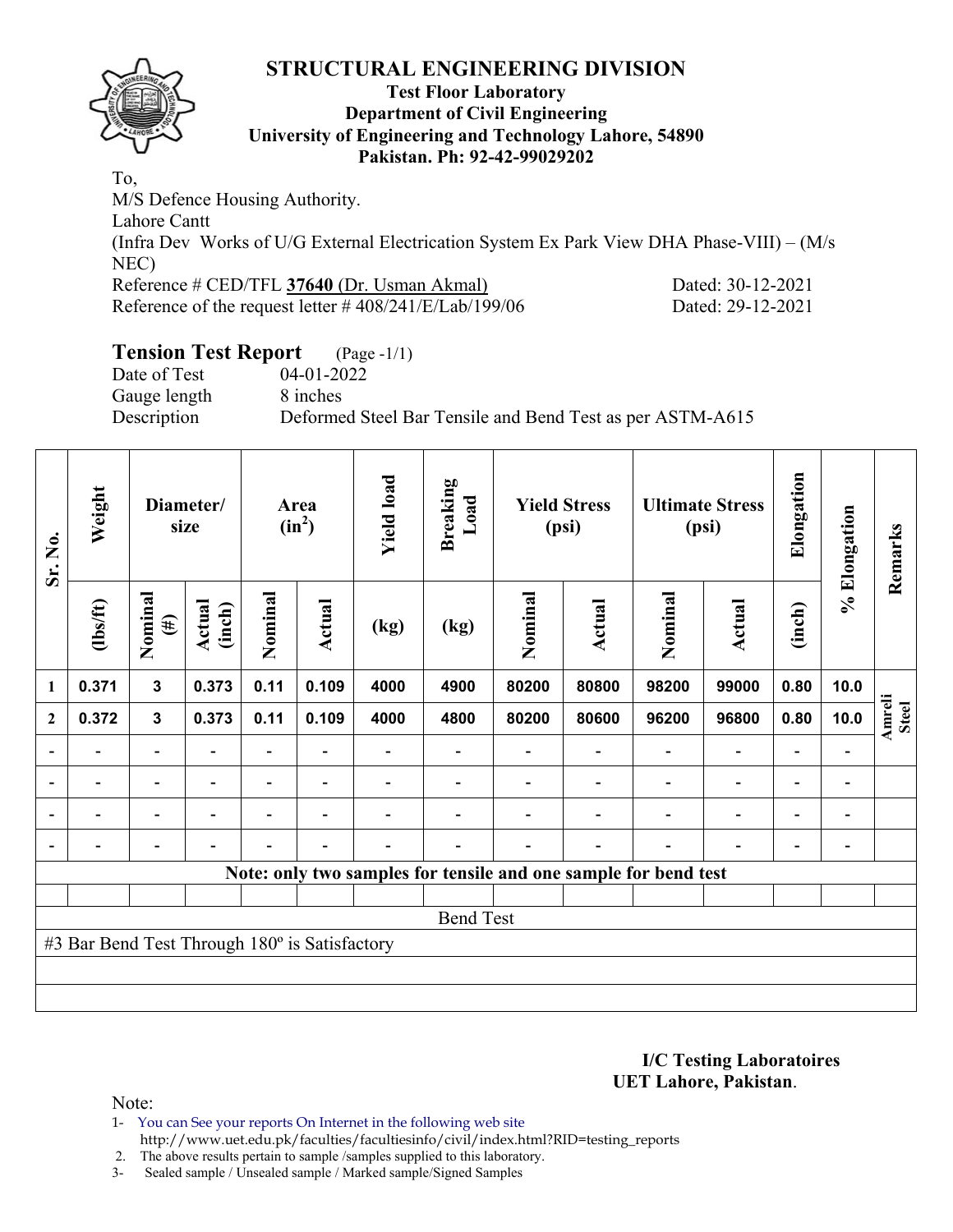

### **Test Floor Laboratory Department of Civil Engineering University of Engineering and Technology Lahore, 54890 Pakistan. Ph: 92-42-99029202**

To, CM Extension of Colony Building Project Master Textile Mills Limited

Reference # CED/TFL 37641 (Dr. Usman Akmal) Dated: 31-12-2021 Reference of the request letter # Nil Dated: 30-12-2021

### **Tension Test Report** (Page -1/1) Date of Test 04-01-2022 Gauge length 8 inches Description Deformed Steel Bar Tensile and Bend Test as per ASTM-A615

| Sr. No.        | Weight         |                          | Diameter/<br><b>Size</b><br>(inch) |         | Area<br>$(in^2)$         | <b>Yield load</b>                                   | <b>Breaking</b><br>Load |         | <b>Yield Stress</b><br>(psi) |                                                                 | <b>Ultimate Stress</b><br>(psi) | Elongation               | % Elongation   | Remarks      |
|----------------|----------------|--------------------------|------------------------------------|---------|--------------------------|-----------------------------------------------------|-------------------------|---------|------------------------------|-----------------------------------------------------------------|---------------------------------|--------------------------|----------------|--------------|
|                | (1bs/ft)       | Nominal                  | Actual                             | Nominal | <b>Actual</b>            | (kg)                                                | (kg)                    | Nominal | Actual                       | Nominal                                                         | <b>Actual</b>                   | (inch)                   |                |              |
| $\mathbf{1}$   | 0.374          | 3/8                      | 0.374                              | 0.11    | 0.110                    | 3500                                                | 5100                    | 70200   | 70120                        | 102200                                                          | 102200                          | 1.60                     | 20.0           |              |
| $\overline{2}$ | 0.371          | 3/8                      | 0.373                              | 0.11    | 0.109                    | 3600                                                | 5200                    | 72200   | 72730                        | 104200                                                          | 105100                          | 1.10                     | 13.8           | <b>Steel</b> |
| $\blacksquare$ | Ξ.             | $\overline{\phantom{a}}$ | ۰                                  |         | $\overline{\phantom{0}}$ |                                                     |                         |         | $\overline{\phantom{a}}$     | $\overline{\phantom{a}}$                                        | $\overline{\phantom{a}}$        | $\overline{\phantom{a}}$ |                | E            |
| $\blacksquare$ | $\blacksquare$ | $\overline{\phantom{0}}$ | ۰                                  |         | $\blacksquare$           |                                                     |                         |         | $\overline{\phantom{0}}$     | $\blacksquare$                                                  | $\overline{\phantom{0}}$        | $\overline{\phantom{a}}$ | $\blacksquare$ |              |
|                | $\blacksquare$ | $\overline{\phantom{0}}$ | $\overline{a}$                     |         | $\blacksquare$           |                                                     |                         |         | $\blacksquare$               | ÷                                                               | $\overline{\phantom{0}}$        | $\overline{\phantom{a}}$ | $\blacksquare$ |              |
|                |                |                          |                                    |         |                          |                                                     |                         |         |                              |                                                                 | $\overline{\phantom{0}}$        | $\blacksquare$           |                |              |
|                |                |                          |                                    |         |                          |                                                     |                         |         |                              | Note: only two samples for tensile and one sample for bend test |                                 |                          |                |              |
|                |                |                          |                                    |         |                          |                                                     |                         |         |                              |                                                                 |                                 |                          |                |              |
|                |                |                          |                                    |         |                          |                                                     | <b>Bend Test</b>        |         |                              |                                                                 |                                 |                          |                |              |
|                |                |                          |                                    |         |                          | 3/8" Dia Bar Bend Test Through 180° is Satisfactory |                         |         |                              |                                                                 |                                 |                          |                |              |
|                |                |                          |                                    |         |                          |                                                     |                         |         |                              |                                                                 |                                 |                          |                |              |
|                |                |                          |                                    |         |                          |                                                     |                         |         |                              |                                                                 |                                 |                          |                |              |

**I/C Testing Laboratoires UET Lahore, Pakistan**.

Note:

1- You can See your reports On Internet in the following web site http://www.uet.edu.pk/faculties/facultiesinfo/civil/index.html?RID=testing\_reports

2. The above results pertain to sample /samples supplied to this laboratory.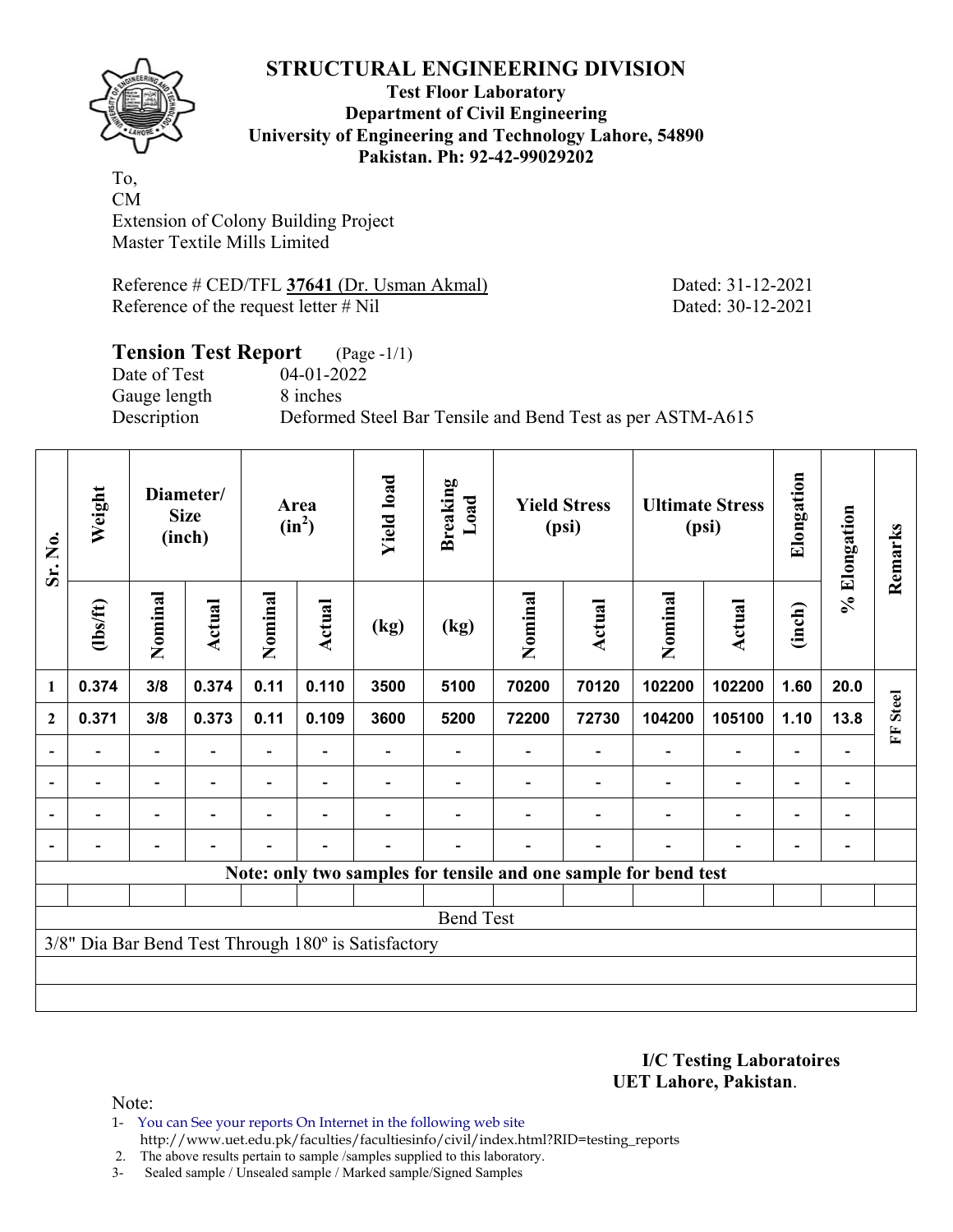

### **Test Floor Laboratory Department of Civil Engineering University of Engineering and Technology Lahore, 54890 Pakistan. Ph: 92-42-99029202**

To,

Deputy Director OPlanning Agency Punjab Housing & Town Planning Agency Sub-Region, Okara Construction of Housing Units 03/05 Marla (Single Bed and Double Bed) in ADS-II Renala Khurd District Okara Under Naya Pakistan Housing Program. Reference # CED/TFL **37643** (Dr. Usman Akmal) Dated: 31-12-2021 Reference of the request letter # 832 Dated: 27-12-2021

# **Tension Test Report** (Page -1/1)

Date of Test 04-01-2022 Gauge length 8 inches

Description Deformed Steel Bar Tensile Test as per ASTM-A615

| Sr. No.                  | Weight                   | Diameter/<br><b>Size</b><br>(inch) |                          | Area<br>$(in^2)$         |                          | <b>Yield load</b>        | <b>Breaking</b><br>Load  | <b>Yield Stress</b><br>(psi)            |                          | <b>Ultimate Stress</b><br>(psi) |                          | Elongation               | % Elongation             | Remarks |
|--------------------------|--------------------------|------------------------------------|--------------------------|--------------------------|--------------------------|--------------------------|--------------------------|-----------------------------------------|--------------------------|---------------------------------|--------------------------|--------------------------|--------------------------|---------|
|                          | (lbs/ft)                 | Nominal                            | <b>Actual</b>            | Nominal                  | <b>Actual</b>            | (kg)                     | (kg)                     | Nominal                                 | <b>Actual</b>            | Nominal                         | <b>Actual</b>            | (inch)                   |                          |         |
| $\mathbf{1}$             | 0.381                    | 3/8                                | 0.378                    | 0.11                     | 0.112                    | 3100                     | 5400                     | 62200                                   | 60930                    | 108200                          | 106200                   | 1.00                     | 12.5                     |         |
| $\overline{2}$           | 0.369                    | 3/8                                | 0.372                    | 0.11                     | 0.108                    | 3100                     | 4700                     | 62200                                   | 63030                    | 94200                           | 95600                    | 1.00                     | 12.5                     |         |
| $\blacksquare$           | $\blacksquare$           | $\overline{\phantom{a}}$           | $\blacksquare$           | $\overline{\phantom{a}}$ | $\overline{\phantom{a}}$ | $\overline{a}$           | $\overline{\phantom{0}}$ | $\overline{\phantom{a}}$                | $\overline{\phantom{a}}$ | $\overline{\phantom{a}}$        | $\overline{\phantom{a}}$ | $\overline{\phantom{a}}$ | $\overline{\phantom{a}}$ |         |
| $\overline{\phantom{a}}$ |                          | $\overline{\phantom{0}}$           |                          | $\overline{\phantom{0}}$ | $\overline{\phantom{a}}$ | $\overline{\phantom{0}}$ | -                        |                                         |                          | $\overline{\phantom{0}}$        | $\overline{\phantom{a}}$ | $\overline{\phantom{0}}$ | $\overline{\phantom{a}}$ |         |
| $\overline{\phantom{a}}$ | $\overline{\phantom{0}}$ | $\overline{\phantom{0}}$           | $\overline{\phantom{0}}$ | $\qquad \qquad -$        | $\overline{\phantom{0}}$ | $\overline{\phantom{0}}$ |                          |                                         |                          | $\blacksquare$                  | $\overline{\phantom{a}}$ | $\qquad \qquad -$        | $\overline{\phantom{0}}$ |         |
| $\overline{\phantom{a}}$ | $\overline{\phantom{0}}$ | $\overline{\phantom{0}}$           |                          | $\blacksquare$           | $\overline{\phantom{a}}$ | $\overline{a}$           | -                        |                                         | -                        | $\blacksquare$                  | $\overline{\phantom{a}}$ | $\overline{\phantom{a}}$ | $\overline{\phantom{a}}$ |         |
|                          |                          |                                    |                          |                          |                          |                          |                          | Note: only two samples for tensile test |                          |                                 |                          |                          |                          |         |
|                          |                          |                                    |                          |                          |                          |                          |                          |                                         |                          |                                 |                          |                          |                          |         |
| <b>Bend Test</b>         |                          |                                    |                          |                          |                          |                          |                          |                                         |                          |                                 |                          |                          |                          |         |
|                          |                          |                                    |                          |                          |                          |                          |                          |                                         |                          |                                 |                          |                          |                          |         |
|                          |                          |                                    |                          |                          |                          |                          |                          |                                         |                          |                                 |                          |                          |                          |         |
|                          |                          |                                    |                          |                          |                          |                          |                          |                                         |                          |                                 |                          |                          |                          |         |

**I/C Testing Laboratoires UET Lahore, Pakistan**.

- 1- You can See your reports On Internet in the following web site http://www.uet.edu.pk/faculties/facultiesinfo/civil/index.html?RID=testing\_reports
- 2. The above results pertain to sample /samples supplied to this laboratory.
- 3- Sealed sample / Unsealed sample / Marked sample/Signed Samples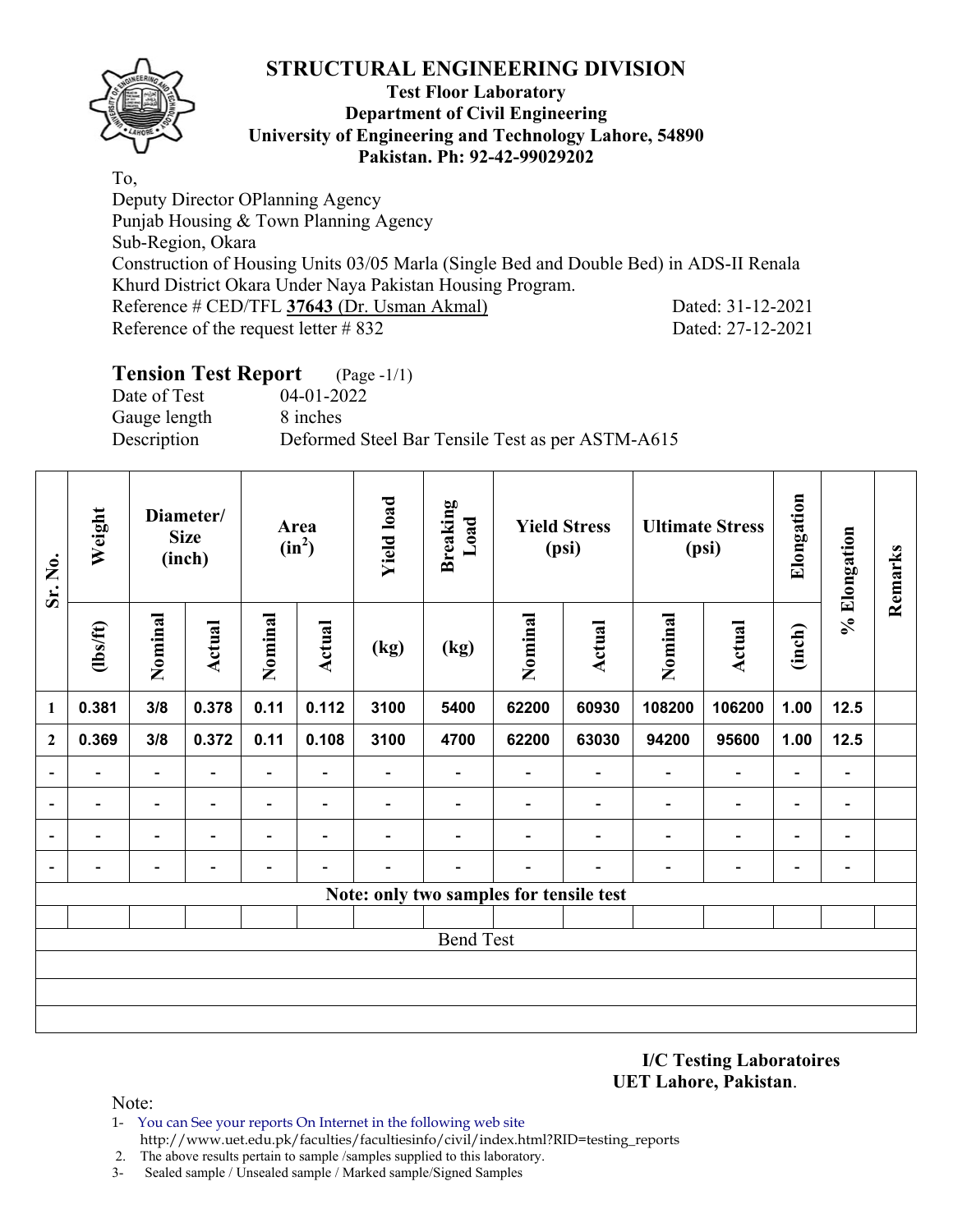

#### **Test Floor Laboratory Department of Civil Engineering University of Engineering and Technology Lahore, 54890 Pakistan. Ph: 92-42-99029202**

To, Sub Divisional Officer Buildings Sub Division No. 8 Lahore (Construction of 4-Nos Additional Class Room at First Floor in Govt. Graduate College for Women Raiwind, Lahore) Reference # CED/TFL **37644** (Dr. Usman Akmal) Dated: 31-12-2021 Reference of the request letter # 245/8th Dated: 22-12-2021

# **Tension Test Report** (Page -1/1)

Date of Test 04-01-2022 Gauge length 8 inches

Description Deformed Steel Bar Tensile and Bend Test as per ASTM-A615

| Sr. No.          | Weight                                              |                          | Diameter/<br><b>Size</b><br>(inch) |                          | Area<br>$(in^2)$         | <b>Yield load</b> | <b>Breaking</b><br>Load | <b>Yield Stress</b><br>(psi) |               | <b>Ultimate Stress</b><br>(psi)                                 |                          | Elongation               | % Elongation                 | Remarks |
|------------------|-----------------------------------------------------|--------------------------|------------------------------------|--------------------------|--------------------------|-------------------|-------------------------|------------------------------|---------------|-----------------------------------------------------------------|--------------------------|--------------------------|------------------------------|---------|
|                  | (1bs/ft)                                            | Nominal                  | Actual                             | Nominal                  | Actual                   | (kg)              | (kg)                    | Nominal                      | <b>Actual</b> | Nominal                                                         | <b>Actual</b>            | (inch)                   |                              |         |
| 1                | 0.348                                               | 3/8                      | 0.361                              | 0.11                     | 0.102                    | 3100              | 5000                    | 62200                        | 66810         | 100200                                                          | 107800                   | 1.00                     | $12.5$                       |         |
| $\mathbf{2}$     | 0.395                                               | 3/8                      | 0.384                              | 0.11                     | 0.116                    | 3100              | 4600                    | 62200                        | 58870         | 92200                                                           | 87400                    | 1.10                     | 13.8                         |         |
|                  |                                                     | $\overline{\phantom{0}}$ |                                    | $\overline{\phantom{0}}$ | $\overline{\phantom{a}}$ |                   |                         |                              |               |                                                                 | $\overline{\phantom{0}}$ |                          | $\qquad \qquad \blacksquare$ |         |
|                  |                                                     | $\overline{\phantom{0}}$ |                                    |                          |                          |                   |                         |                              |               |                                                                 |                          | $\overline{\phantom{0}}$ | $\overline{a}$               |         |
|                  |                                                     | -                        |                                    |                          | $\blacksquare$           |                   |                         |                              |               |                                                                 | $\overline{\phantom{0}}$ | $\overline{\phantom{0}}$ | -                            |         |
|                  |                                                     | -                        |                                    |                          |                          |                   |                         |                              |               |                                                                 | ٠                        | $\overline{\phantom{0}}$ | $\qquad \qquad \blacksquare$ |         |
|                  |                                                     |                          |                                    |                          |                          |                   |                         |                              |               | Note: only two samples for tensile and one sample for bend test |                          |                          |                              |         |
|                  |                                                     |                          |                                    |                          |                          |                   |                         |                              |               |                                                                 |                          |                          |                              |         |
| <b>Bend Test</b> |                                                     |                          |                                    |                          |                          |                   |                         |                              |               |                                                                 |                          |                          |                              |         |
|                  | 3/8" Dia Bar Bend Test Through 180° is Satisfactory |                          |                                    |                          |                          |                   |                         |                              |               |                                                                 |                          |                          |                              |         |
|                  |                                                     |                          |                                    |                          |                          |                   |                         |                              |               |                                                                 |                          |                          |                              |         |
|                  |                                                     |                          |                                    |                          |                          |                   |                         |                              |               |                                                                 |                          |                          |                              |         |

**I/C Testing Laboratoires UET Lahore, Pakistan**.

Note:

1- You can See your reports On Internet in the following web site http://www.uet.edu.pk/faculties/facultiesinfo/civil/index.html?RID=testing\_reports

2. The above results pertain to sample /samples supplied to this laboratory.